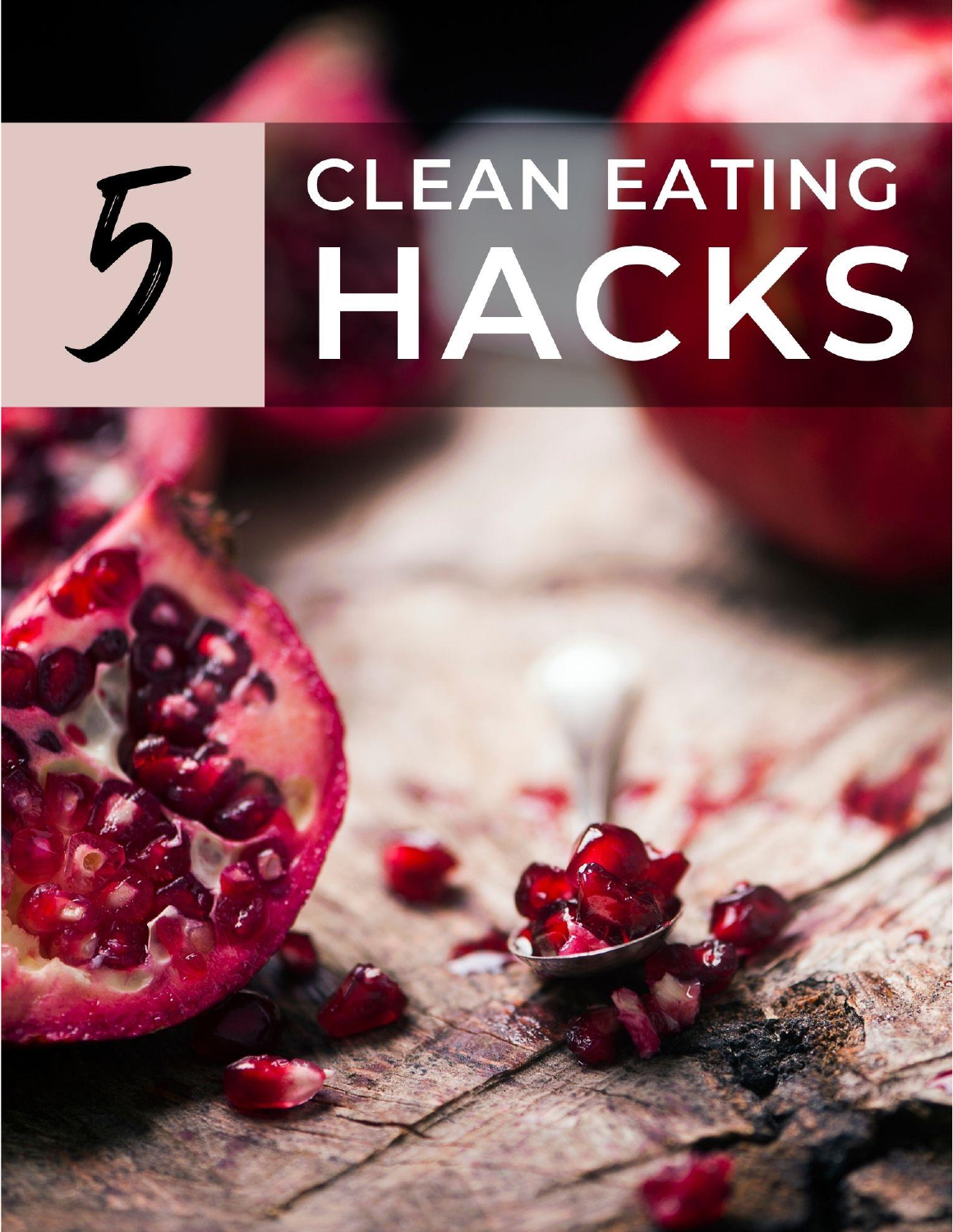## WELCOME

Our grocery stores are filled with tons of options when it comes to food.

If you want your meal to be quick, easy, already cooked, or even frozen for later - there's something on the shelves for you.

Our food has gotten so commercialized, and its importance thrown behind our budgets and a constant barrage of tasty-looking advertisements that most of us don't even know where the food we eat comes from.

This has created a growing population of sick people desperately trying to figure out what they are doing wrong… and how they can heal.

But, when searching for answers, they are usually handed a prescription and told to move on. It is so sad to see when so many problems are simply what they are putting into their bodies.

Eating healthy feels complicated, and labels are confusing… you barely have time to eat, let alone spend extra time with complicated recipes, right?

Let me tell you something … Clean eating isn't a new concept or a novel idea. In fact, man was doing it long before grocery stores even existed.

### **And it's definitely not complicated either- really, it's just about getting back to the basics.**

In this guide, I will open the world of clean eating and give you five surprisingly simple hacks to get started clean eating without thinking too hard about what you are eating.

**If you are in the "clean eating is hard" crowd, but want to make changes for your health,** this quide will show you exactly how to do that, without any complicated steps, directions, or expensive ingredients.

> These statements have not been evaluated by the Food and Drug Administration. This is not intended to diagnose, treat, cure, or prevent any diseases. Wellness With Gina Copyright 2022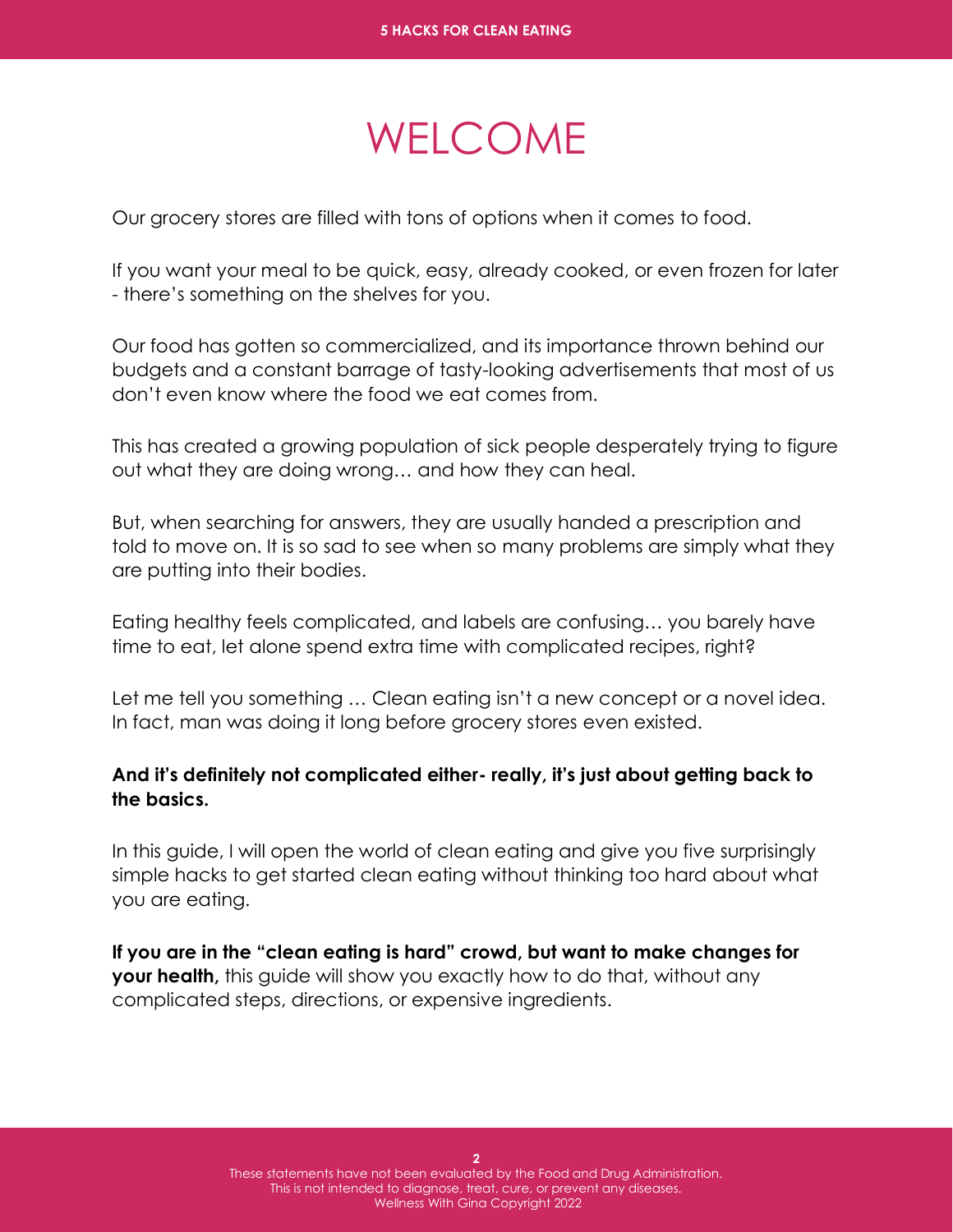# LIVING IN A TOXIC WORLD

One of the things that surprises so many people exploring clean eating and what it means to "eat clean" is the number of toxins that are not only in our food but in our environment.

- Pesticides are used on our produce that causes inflammation and a host of other illnesses.
- Cancer-causing chemicals in our cleaning supplies.
- Even chemicals are leached out of and absorbed into our bodies through the dishes we store our cups in.

These toxins build up in our body and clog up the function of the brain, our organs, and even our skin.

**This isn't to frighten you**, although the idea is frightening.

Instead, it is meant to show you that there is more than likely an answer to your mysterious chronic fatigue or digestive issues.

**Knowledge is power,** and understanding the world around us and what we encounter allows us to make better choices for ourselves and our families.

While we can't completely eliminate toxins from our lives, we can control and manage a good amount of what we are exposed to.

That is where clean eating comes in.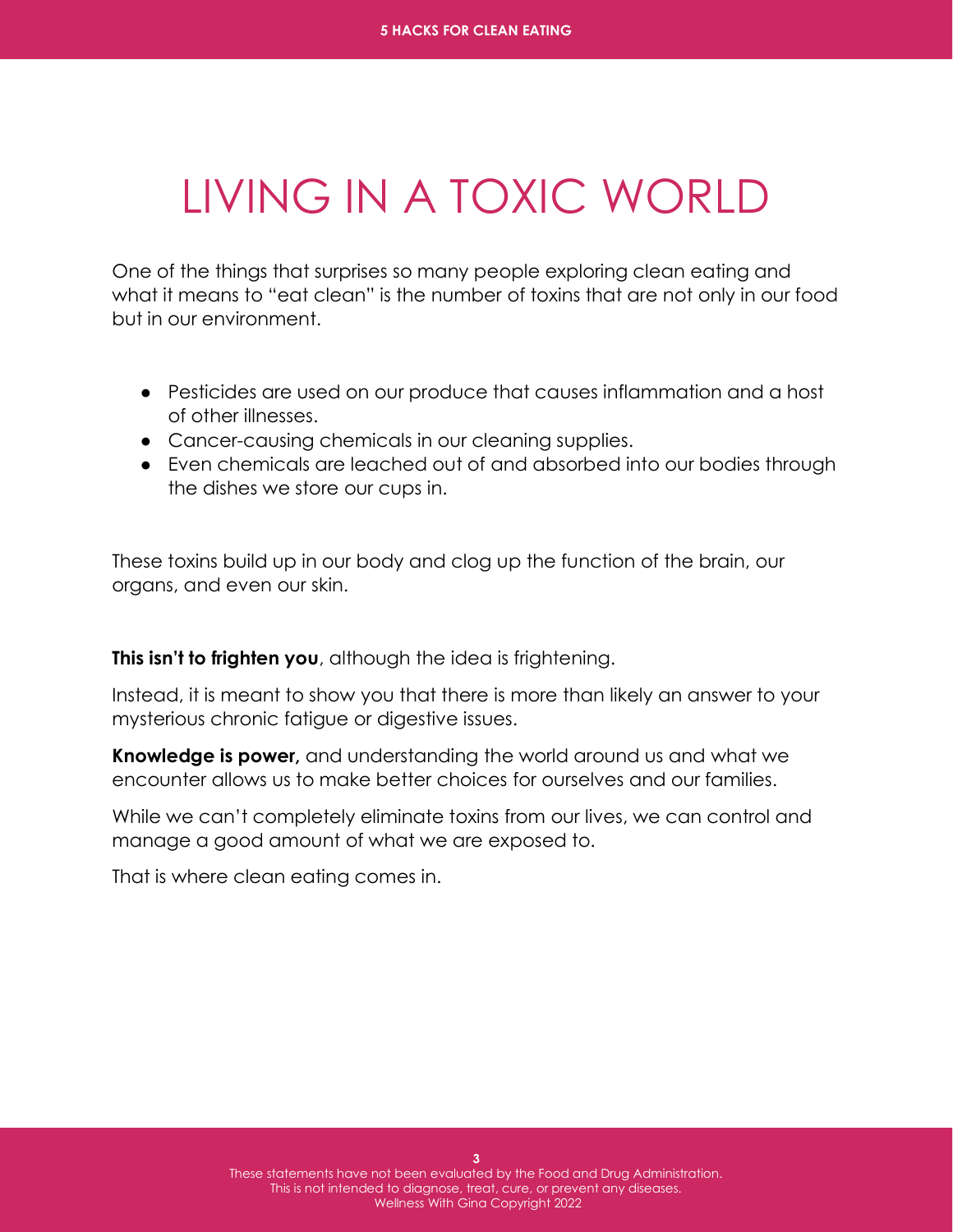## WHAT IS CLEAN EATING?

When you are used to buying your food in boxes and bags, the idea of "eating clean" can sound foreign and a little too far out of your league.

Not to mention we live in a world of fad diets that try to restrict and control everything we eat.

#### **Is clean eating the same, as a fad diet?**

No, not at all.

To put it simply, clean eating is simply filling your diet with whole and natural foods.

If anything, it is a lifestyle that promotes vitality and uses the natural gifts of nature to nurture and sustain us.

The recipes can be as simple or as complicated as you want to make them, but **everything comes down to this:**

- Fruits and veggies
- Whole grains
- Clean meats and proteins
- Simple ingredients that don't have long labels or difficult names.

The biggest challenge comes in the shift from eating foods that are partially (or fully) prepared, to recipes with natural ingredients.

That usually sends people into the drive-thru lane starving or wasting a ton of money on food they can't or won't eat.

#### **Let me share a few hacks to make it easy.**

These statements have not been evaluated by the Food and Drug Administration. This is not intended to diagnose, treat, cure, or prevent any diseases. Wellness With Gina Copyright 2022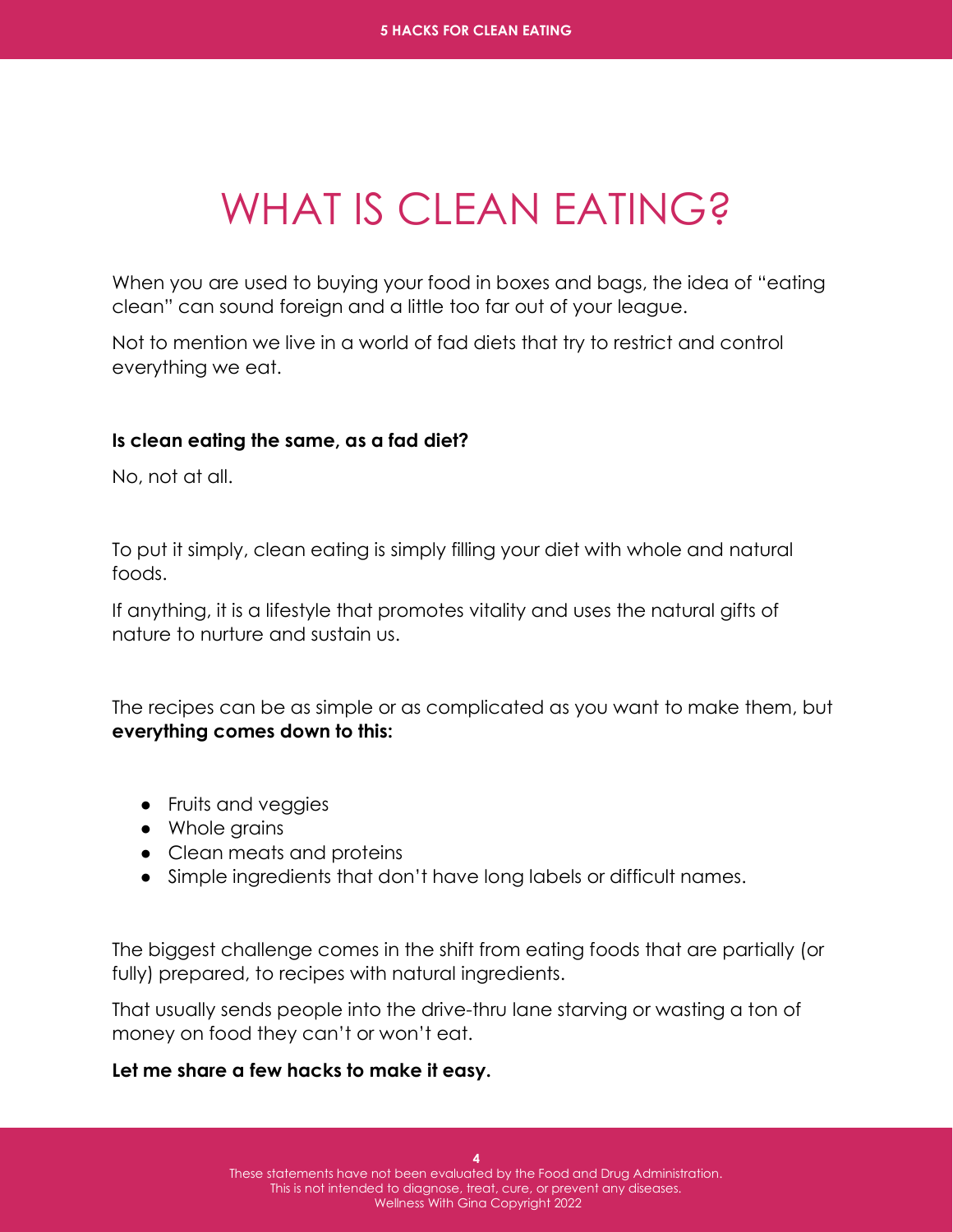## THE 5 HACKS FOR CLEAN EATING

When I first started cleaning up my diet, I was just as overwhelmed as you might be right now, and there were several times I stared with a blank face at the grocery aisles wondering what to get.

### **These little tips and hacks are the biggest game-changers that made eating clean easier to adjust to and maintain over the years.**

Remember, it's not so much eliminating food or restricting yourself- it is switching to more nutritious and natural ways of eating.

### DITCH THE PROCESSED FOODS

This might seem like an obvious starting point, but when pretty much everything you eat is processed in some way - this can be like asking you to just stop eating altogether.

Ditching processed foods does not have to be that dramatic or frightening, and I promise you won't starve.

### **Here are a couple of tips to make it easy:**

- **Shop around the aisles.** Fresh foods and less processed foods are generally refrigerated or kept in more open space so stick to the produce, and edges of the store as much as possible.
- **If you can't say it, skip it**. Boxes with long labels and ingredient lists with complicated things in them are more than likely not going to be contaminated. Look for less than 10 ingredients.
- **Learn how to read labels**. To make sure you know what you are buying, and what is in it, learning a little bit about food labels, and what they mean will clear a lot of confusion.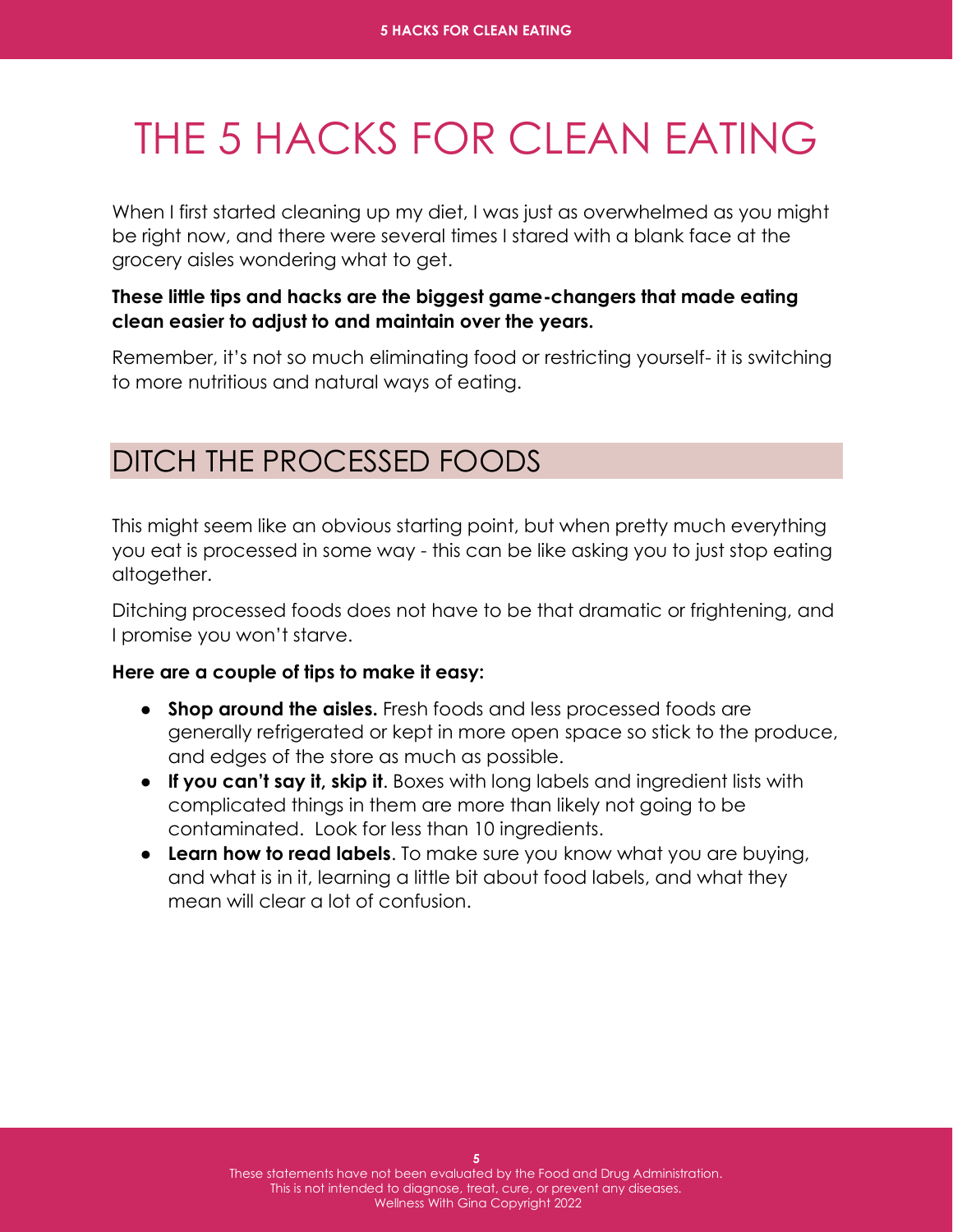### CLEAN 15 AND DIRTY DOZEN LIST

The EWG (Environmental Working Group) does a study every year on the fruits and vegetables that tend to have the most and the least exposure to pesticides that leave residue (and end up in our stomach).

This is probably one of my favorite hacks because it is literally a list you can keep with you when trying to decide what to spend a little more for organic might be.

#### **Here is the 2022 list from the EWG:**

| <b>CLEAN 15</b>                                                                                                                                                                                                        | <b>DIRTY DOZEN</b>                                                                                                                                                                            |
|------------------------------------------------------------------------------------------------------------------------------------------------------------------------------------------------------------------------|-----------------------------------------------------------------------------------------------------------------------------------------------------------------------------------------------|
| Avocados<br>Sweet corn<br>Pineapple<br>Onions<br>Papaya<br>Sweet peas (frozen)<br>$\bullet$<br>Eggplant<br>Asparagus<br><b>Broccoli</b><br>Cabbage<br>Kiwi<br>Cauliflower<br>Mushrooms<br>Honeydew melon<br>Cantaloupe | Strawberries<br>Spinach<br>Kale, collard greens, and<br>mustard greens<br><b>Nectarines</b><br>Apples<br>Grapes<br>Cherries<br>Peaches<br>Pears<br>Bell and hot peppers<br>Celery<br>Tomatoes |

<https://www.ewg.org/foodnews/>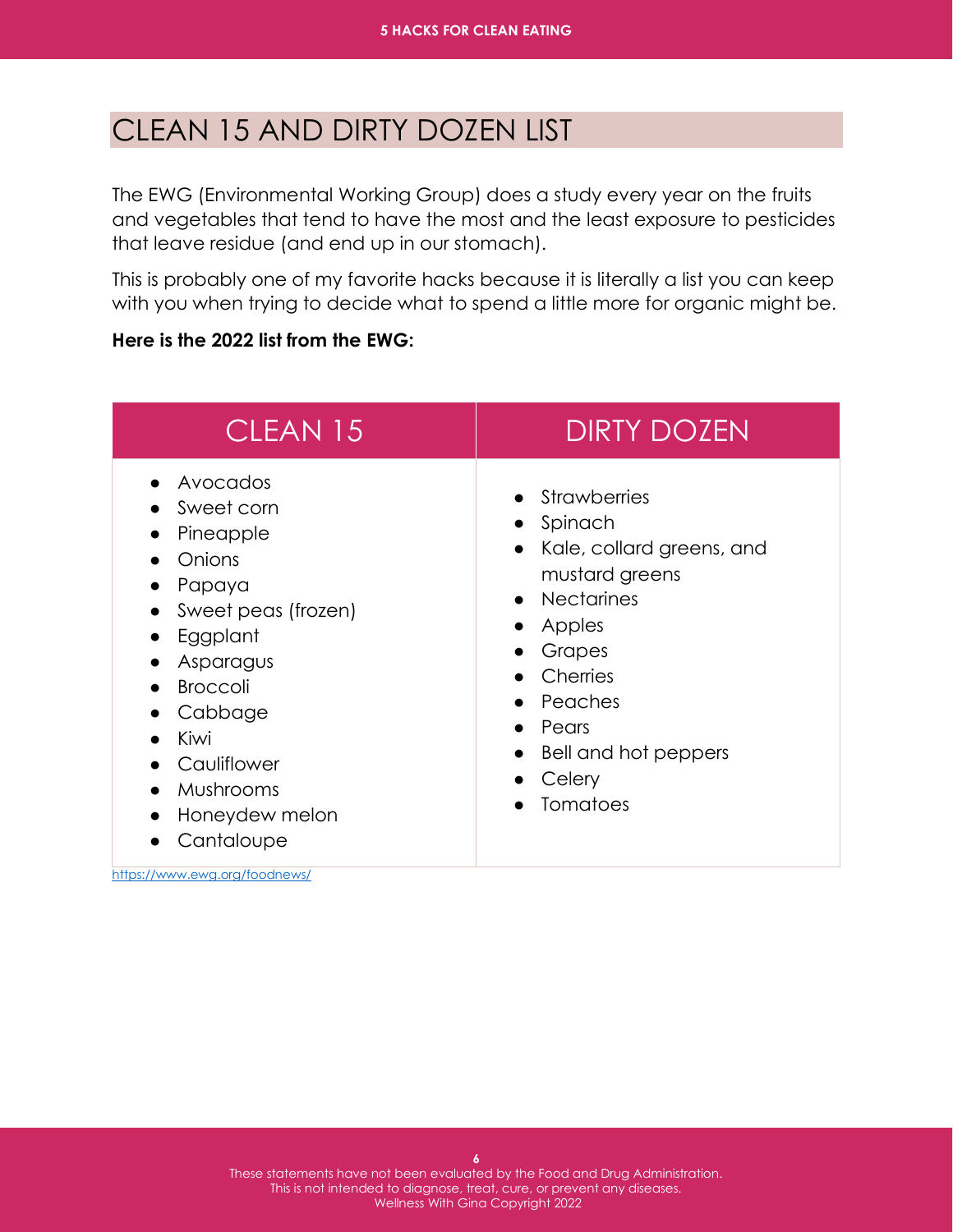### DITCH THE PLASTIC

One place that no one expects to find chemicals that cause health issues is in the packages that our food and water come in, and what we store and eat out of.

**Plastics contain a chemical called BPA that can leach out** of the plastic and into whatever is in them.

BPA can cause cancer, tumors, chronic inflammation, and even genetic issues.

Switching to ceramic, glass, or stainless-steel containers is more than just a healthy switch - your food will taste better and store better too.

### DITCH THE SUGAR

Sugar is an important part of our body's functioning; it helps regulate a lot of functions in the body.

### **The problem is, most of the sugar we eat these days is overly processed, bleached.**

Sugar is also addictive, meaning your body will crave it, and you will have symptoms when reducing it- so of course, it is added into everything from apple sauce to even cheeses.

That also means we get way too much sugar daily, on top of the fact that it is no good for us.

#### **My best hacks to cut down on sugar is to:**

- Utilize the other hacks and avoid processed foods
- Use alternative natural sweeteners like honey and agave nectar
- Use fruit and natural fruit juice to sweeten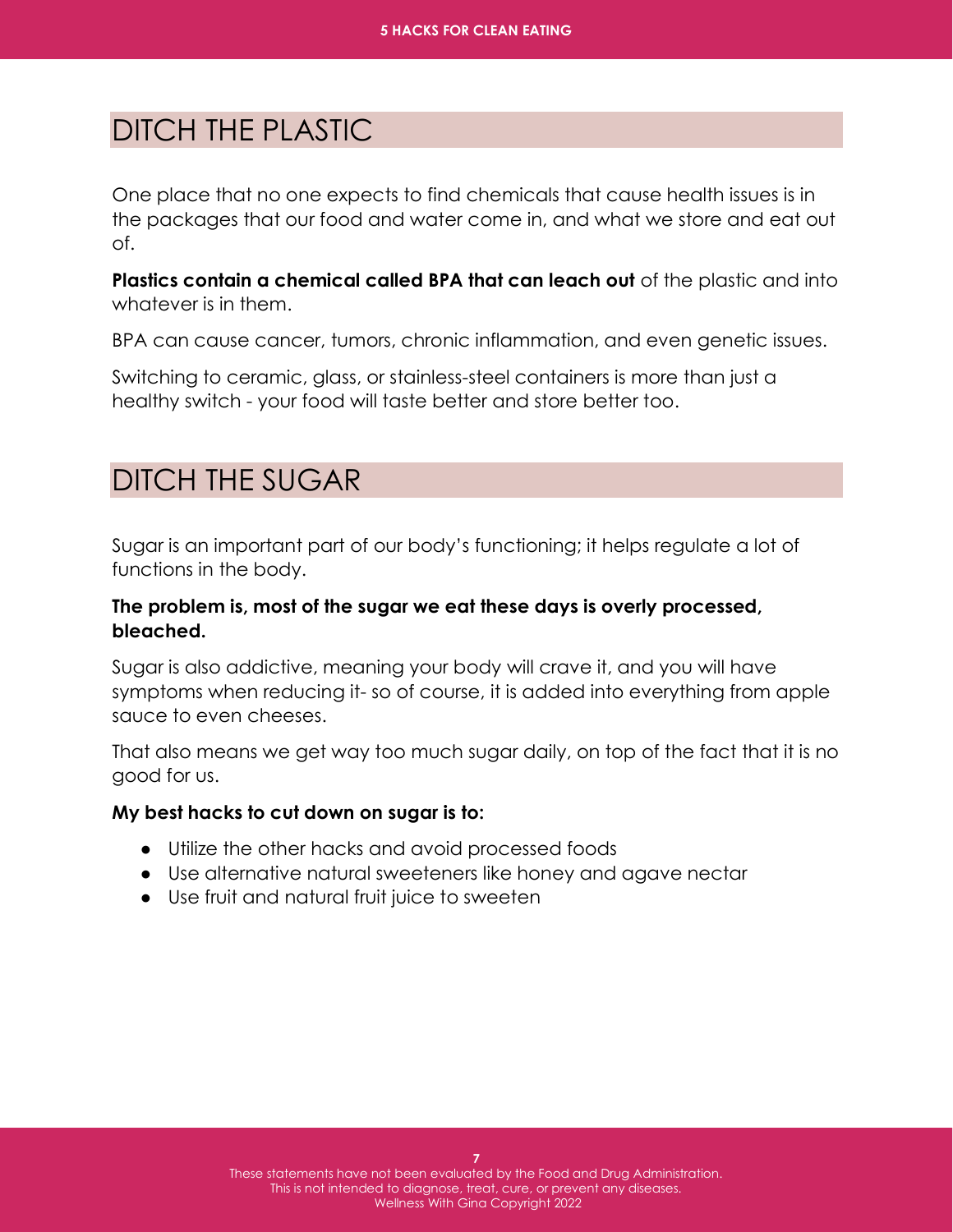### DITCH THE GLUTEN

Gluten is a protein that is generally found in certain grains like wheat, barley, and rye. It is also found hidden in tons of different foods under different names.

It is one of the top allergens that go completely unnoticed by people when looking for answers to things like:

- Chronic fatigue
- Digestive issues
- Allergic reactions
- Inflammation
- And even severe illness

Finding out if you have a sensitivity can be determined from a simple elimination diet where you remove gluten, and several other common allergens from your diet. Then slowly reintroduce them back in, tracking how your body reacts.

I have worked with so many clients that feel an almost immediate reaction to eating something with gluten and never make the connection.

### BONUS HACK LIVING CLEAN

These hacks and tips are great to get you started with cleaner eating, but I know you couldn't have missed my earlier comment about toxins in other things we are exposed to that wreak havoc.

Here are a few other things in your life that you might not know are exposing you to harmful chemicals:

- Cleaning products
- Makeup
- Clothing
- Shampoo / Conditioner
- Soaps
- Lotions
- Personal care and hygiene items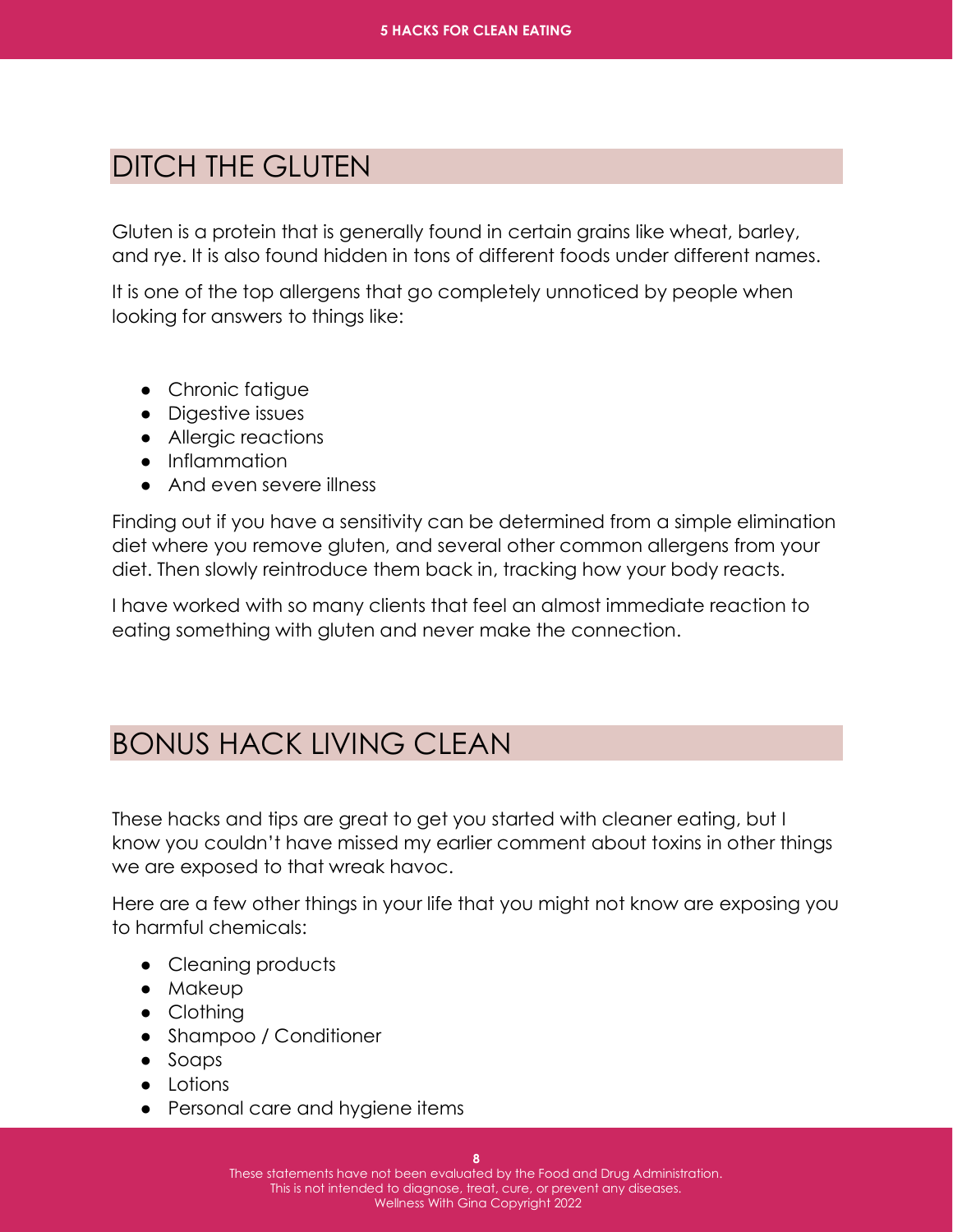We are lucky to live in a time where the clean movement is thriving and there are so many healthy revolutionaries offering clean products without chemicals.

The food in your kitchen can even be used to replace many of your cleaning products and will look and smell better.

We don't have to live with toxins in our lives, and we don't have to live chronically ill because there is no easy way to learn how to heal.

Our bodies will naturally support us when we nourish them, and clean eating does that.

I sincerely hope this guide has helped give you some ideas on trying clean eating for a healthier lifestyle.

If you're ready to take your healthy living to the next level try my Pantry Makeover where you'll discover healthy substitutions, how to read food labels, and why food additives can be problematic.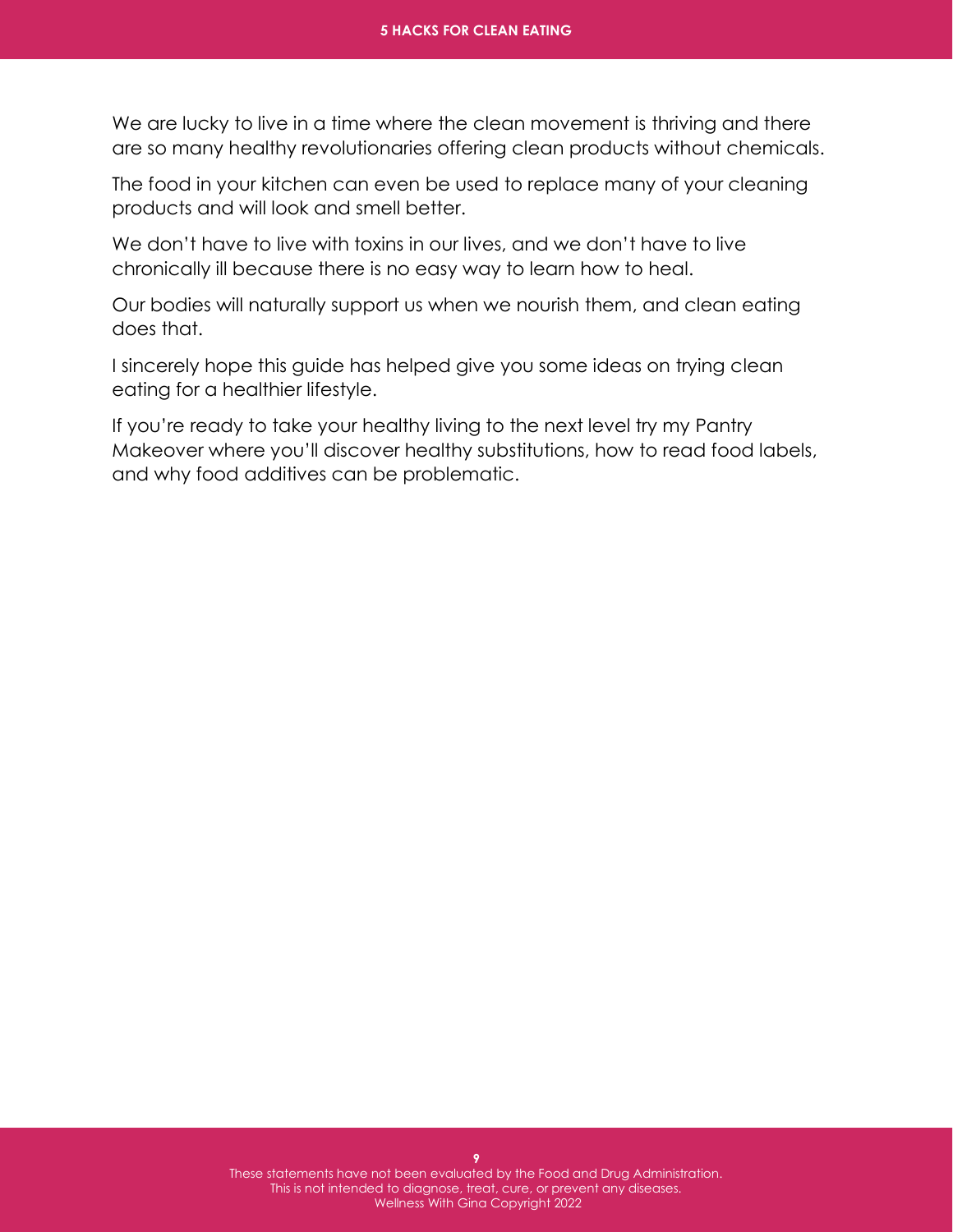## LEARN HOW TO GET STARTED WITH CLEAN EATING



Hi there—I'm Gina Ramirez

I am a Certified Health Coach and Licensed Professional Counselor and advocate for a simple, clean, and healthy lifestyle filled with the delicious (and nutritious) ingredients brought to us by nature.

Our world may be moving forward technologically, but some of the repercussions of cutting corners, especially with our food production and consumption have left people desperate for help.

Western medicine provides medicine that doesn't heal, and we deserve so much more than that.

If you are struggling with getting health food on the table, digestion and skin issues, fatigue, irritability, and other physical symptoms, it's time to get serious about your eating and lifestyle habits.

When you take control of your diet and what you allow into your home and body, you create an atmosphere for your body to heal and begin to function at its best again.

I can help you get there!

Let's take your health to the next level. Connect with me:

[~Pantry Makeover](https://wellnesswithgina.vipmembervault.com/products/courses/view/1108321) ~ Facebook

[~Wellness With Gina Website](https://www.wellnesswithgina.com/) [~Instagram](https://www.instagram.com/wellness.with.gina/)

[~Wellness With Gina Products](https://wellnesswithgina.vipmembervault.com/)

[~LinkedIn](https://www.linkedin.com/company/wellness-with-gina/)